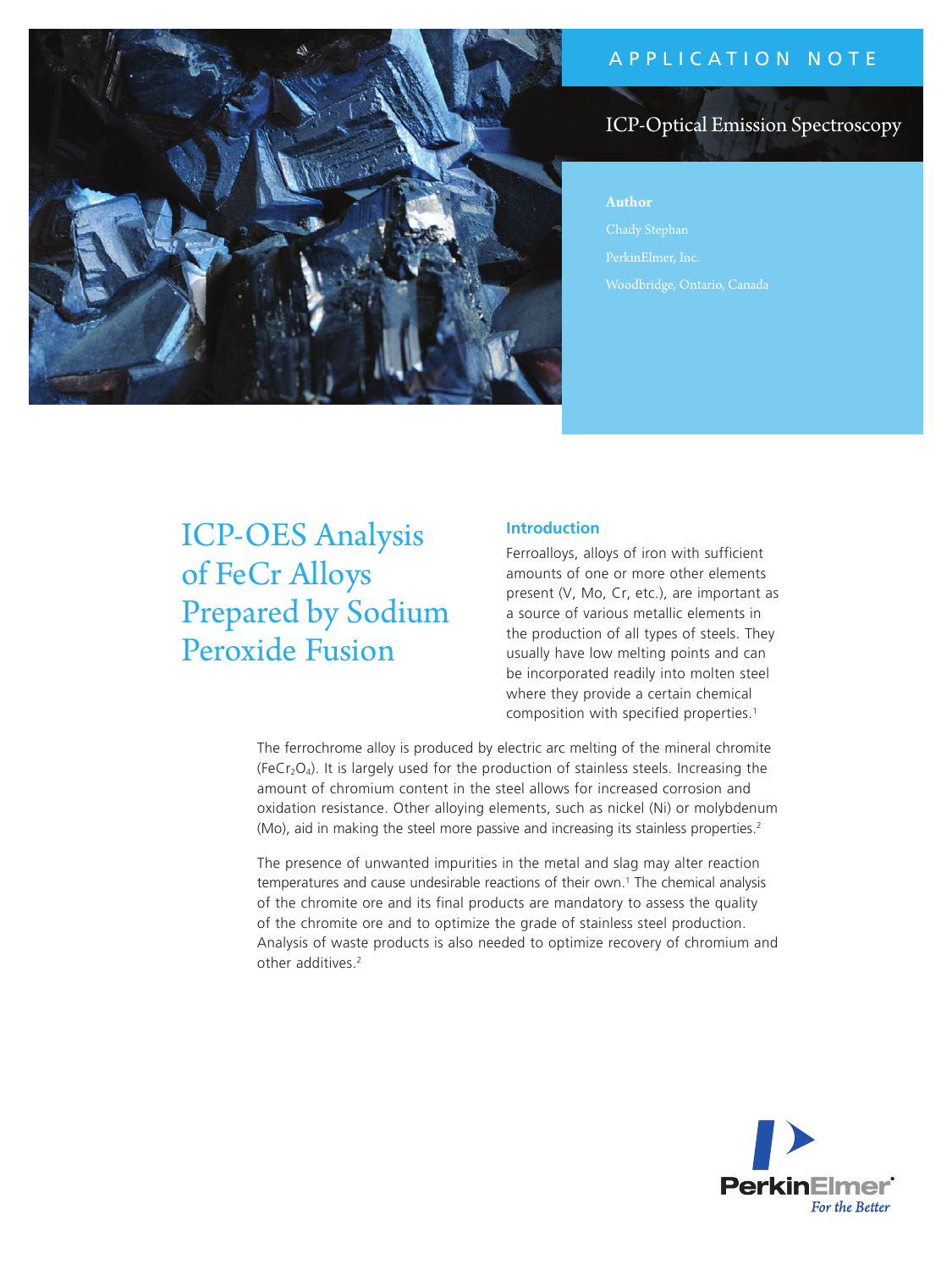Chromite does not dissolve well in aqua regia or nitric acid, the typical acids used for digestion of samples for atomic spectroscopy.<sup>1</sup> The traditional method for the dissolution of chromite and ferrochrome is time consuming and includes the use of hydrofluoric (HF) and perchloric (HClO<sub>4</sub>) acids. Sodium peroxide fusions offer an alternative to working with these high risk acids. Fusions are also less time consuming, providing a safer and more efficient method to obtain full dissolution of ferrochrome samples.<sup>3</sup>

In this work, we describe the performance of the Optima™ 8300 inductively coupled plasma-optical emission spectrometer (ICP-OES) in analyzing ferrochrome samples prepared by sodium peroxide fusion. The revolutionary radio frequency (RF) generator in the Optima 8300 spectrometer features flat induction plates that replace the traditional helical load coil. The Flat Plate™ plasma induction plate technology delivers a low-flow operating system that does not require coil cooling and is capable of operating at a plasma argon flow as low as 8 L/min.

Several key parameters were evaluated for this particular application: *accuracy* and *precision* by measuring the recovery and the relative standard deviation of three standard reference materials (SRMs), *stability* by plotting the recovery of continuing calibration verification (CCV) samples versus time for more than 12 hours, and *method detection limits* (MDLs) calculated as three times the standard deviation of the measured concentrations of 10 fused matrix blank replicates.

## **Experimental Conditions**

#### **Instrumentation**

All samples were analyzed for elemental content using the PerkinElmer® Optima 8300 ICP-OES (Figure 1) with a singleslot one-piece torch (Part No. N0780130). A SeaSpray™ nebulizer (Part No. N0775345) and baffled cyclonic spray chamber (Part No. N0776053) were used for their known ability to handle samples with high levels of dissolved solids. Instrumental parameters used for the analysis are listed in Table 1. The wavelengths and viewing mode are listed in Table 2 (Page 3).

By combining a segmented-array charge coupled device (SCD) detector and an Echelle optical system, the Optima 8300 ICP-OES can measure all the wavelengths simultaneously. Its wavelength flexibility allows the end users to easily add new elements or wavelengths as their program changes.

The Flat Plate technology generates a unique transversely symmetrical plasma that exhibits an extremely flat bottom which caps off the sample and prevents it from escaping around the outside (Figure 2). The symmetry and stability of the Flat Plate plasma, in conjunction with the new torch geometry, allows for a high level of stability and precision.



*Figure 1*. Optima 8300 spectrometer – the most economical ICP-OES, capable of running at a plasma flow rate as low as 8 L/min.



*Figure 2*. Low-flow operation with Flat Plate plasma induction plate technology.

Another benefit of using the Optima 8300 ICP-OES for fusion samples includes a 40 MHz free-running solid state RF generator. It is capable of handling the high power required to generate a robust plasma which is essential for precise analysis of complex matrices such as fusion samples.

| COMPLEX Matrices Such as Tusion Samples.                 |                                                              |  |
|----------------------------------------------------------|--------------------------------------------------------------|--|
| Table 1. Instrumental operating conditions.<br>Parameter | Value                                                        |  |
| Instrument                                               | Optima 8300 ICP-OES                                          |  |
| Nebulizer                                                | SeaSpray                                                     |  |
| Spray Chamber                                            | Baffled cyclonic                                             |  |
| Torch                                                    | Single slot quartz torch                                     |  |
| Injector                                                 | 2.0 mm alumina                                               |  |
| Power $(W)$                                              | 1500                                                         |  |
| Plasma Gas (L/min)                                       | 10                                                           |  |
| Aux Gas $(L/min)$                                        | 0.3                                                          |  |
| Neb Gas $(L/min)$                                        | 0.65                                                         |  |
| Sample Uptake Rate (mL/min) 1.5                          |                                                              |  |
| Sample Tubing                                            | Samples and standards<br>(Black/Black)                       |  |
|                                                          | Internal standard (Green/Orange)                             |  |
| Internal Standard                                        | $5$ ppm yttrium + 10 ppm<br>cesium (as an ionization buffer) |  |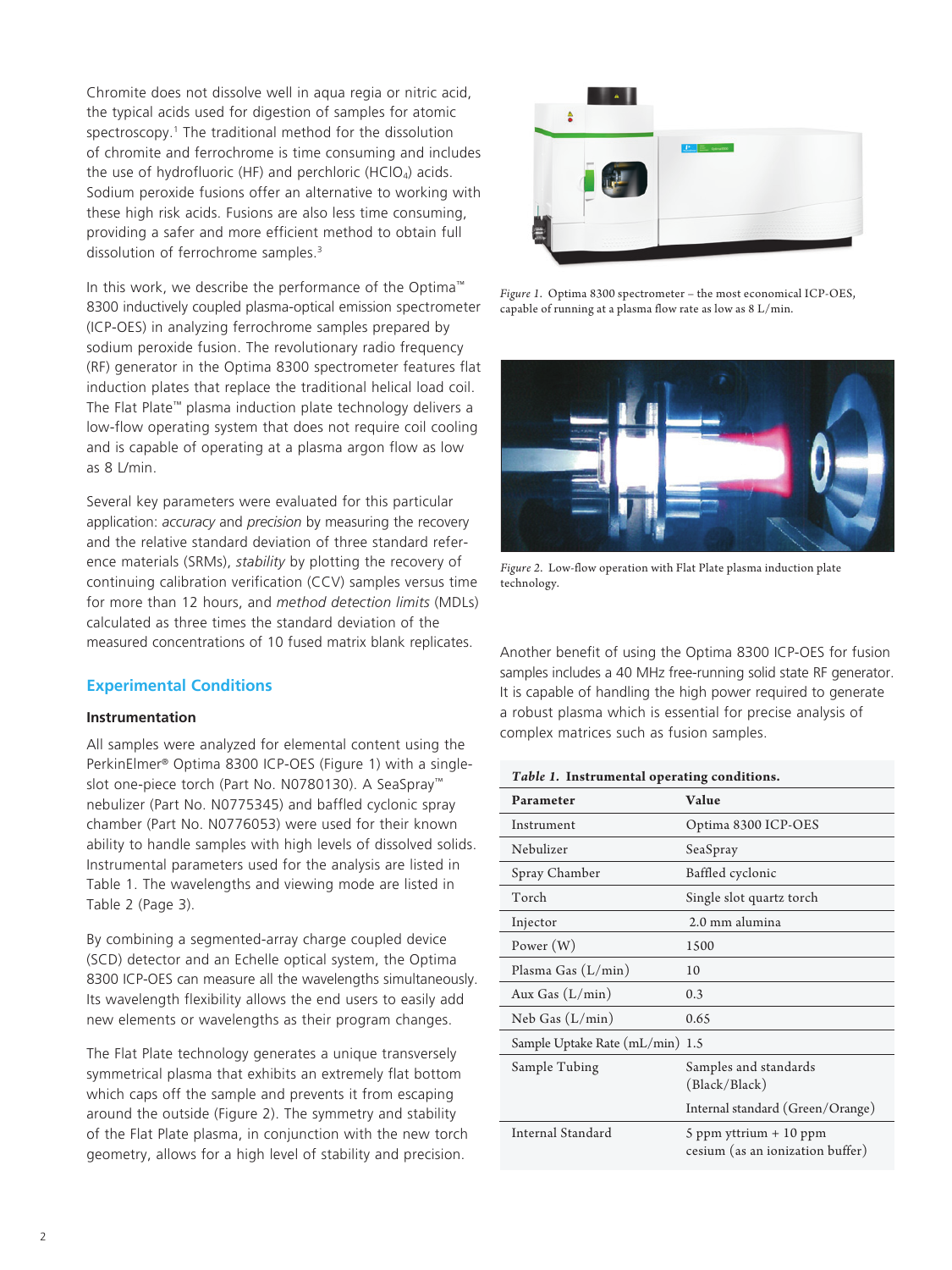*Table 2.* **Wavelength and viewing mode for the elemental analysis of dissolved ferrochrome samples.**

| Analyte | Wavelength | <b>Viewing Mode</b> |
|---------|------------|---------------------|
| Al      | 394.401    | Axial               |
| Ca      | 317.933    | Radial              |
| Co      | 228.616    | Axial               |
| Cr      | 206.158    | Axial               |
| Cu      | 327.393    | Axial               |
| Fe      | 239.562    | Axial               |
| K       | 766.490    | Radial              |
| Mg      | 279.077    | Radial              |
| Mn      | 257.610    | Axial               |
| Mo      | 202.031    | Axial               |
| Ni      | 231.604    | Axial               |
| P       | 178.221    | Axial               |
| S       | 181.975    | Axial               |
| Si      | 251.611    | Axial               |
| Ti      | 334.940    | Axial               |
| V       | 290.880    | Axial               |
| $Z_{n}$ | 206.200    | Axial               |

*Table 3.* **FeCr alloy (SRM 64c) recovery – all values are in mg/kg; dashed lines indicate no certified value was provided by the manufacture.** 

| Analyte     | Certified | Measured | Recovery (%) |
|-------------|-----------|----------|--------------|
| Al          |           | 658      | ---          |
| Ca          | $- - -$   | 295      | $- - -$      |
| Co          | 510       | 520      | 102          |
| Cr          | 680000    | 655000   | 96.3         |
| Cu          | 50        | $<$ MDL  |              |
| Fe          | 249800    | 260000   | 104          |
| K           |           | 4.20     |              |
| $_{\rm Mg}$ |           | 23120    |              |
| Mn          | 1600      | 1650     | 103          |
| Mo          |           | 165      |              |
| Ni          | 4300      | 4050     | 94.2         |
| P           | 200       | 191      | 95.6         |
| S           | 670       | 731      | 109          |
| Si          | 12200     | 11450    | 93.9         |
| Ti          | 200       | 205      | 102          |
| $\rm V$     | 1500      | 1587     | 106          |
| Zn          |           | $<$ MDL  |              |

# **Sample Preparation**

All samples were prepared by sodium peroxide fusion. In a zirconium crucible, precisely 0.2 g of finely ground sample was fused with 3 g of sodium peroxide ( $Na<sub>2</sub>O<sub>2</sub>$ ) and 0.5 g of sodium carbonate ( $Na<sub>2</sub>CO<sub>3</sub>$ ). The fused mixture was poured into a beaker containing 250 mL of a 20% acid mixture of 1:1 hydrochloric (HCl) and nitric (HNO<sub>3</sub>) acids.

PerkinElmer NIST® Traceable Quality Control Standards for ICP were used as the stock standards for preparing working standards. A four-point calibration curve was used for each measured element.

# **Results**

#### **Accuracy and Precision**

The method accuracy was monitored by measuring the recovery of two different SRMs: a high-carbon ferrochromium (FeCr) alloy (SRM 64c) (Table 3) and chromium ore South African Reference Material 8 (SARM 8) (Table 4). The method precision was monitored by measuring the variation of a FeCr slag SRM (SARM 77) analyzed 55 times over a period of 12 hours (Table 5 – Page 4). Both SRMs showed excellent recoveries for all analyzed elements  $(± 10\%).$ 

*Table 4.* **Cr ore (SARM 8) recovery – all values are in mg/kg.** 

| Analyte      | Certified | Measured     | Recovery $(\%)$ |
|--------------|-----------|--------------|-----------------|
| Al           | 55900     | 53250        | 95.3            |
| Ca           | 1858      | 1875         | 101             |
| Co           |           | 265          |                 |
| Cr           | 335050    | 345000       | 103             |
| Cu           |           | 103          | ---             |
| Fe           | 141300    | 145600       | 103             |
| K            | $- - -$   | 182          | ---             |
| Mg           | 88590     | 94110        | 106             |
| Mn           | 1740      | 1820         | 105             |
| Mo           |           | 105          |                 |
| Ni           |           | 1460         |                 |
| $\mathbf{P}$ | ---       | 17.3         | ---             |
| S            | 341       | 359          | 105             |
| Si           | 20100     | 19510        | 97.1            |
| Ti           | 1440      | 1390         | 96.5            |
| V            | 780       | 821          | 105             |
| Zn           | $--$      | $\langle DL$ | ---             |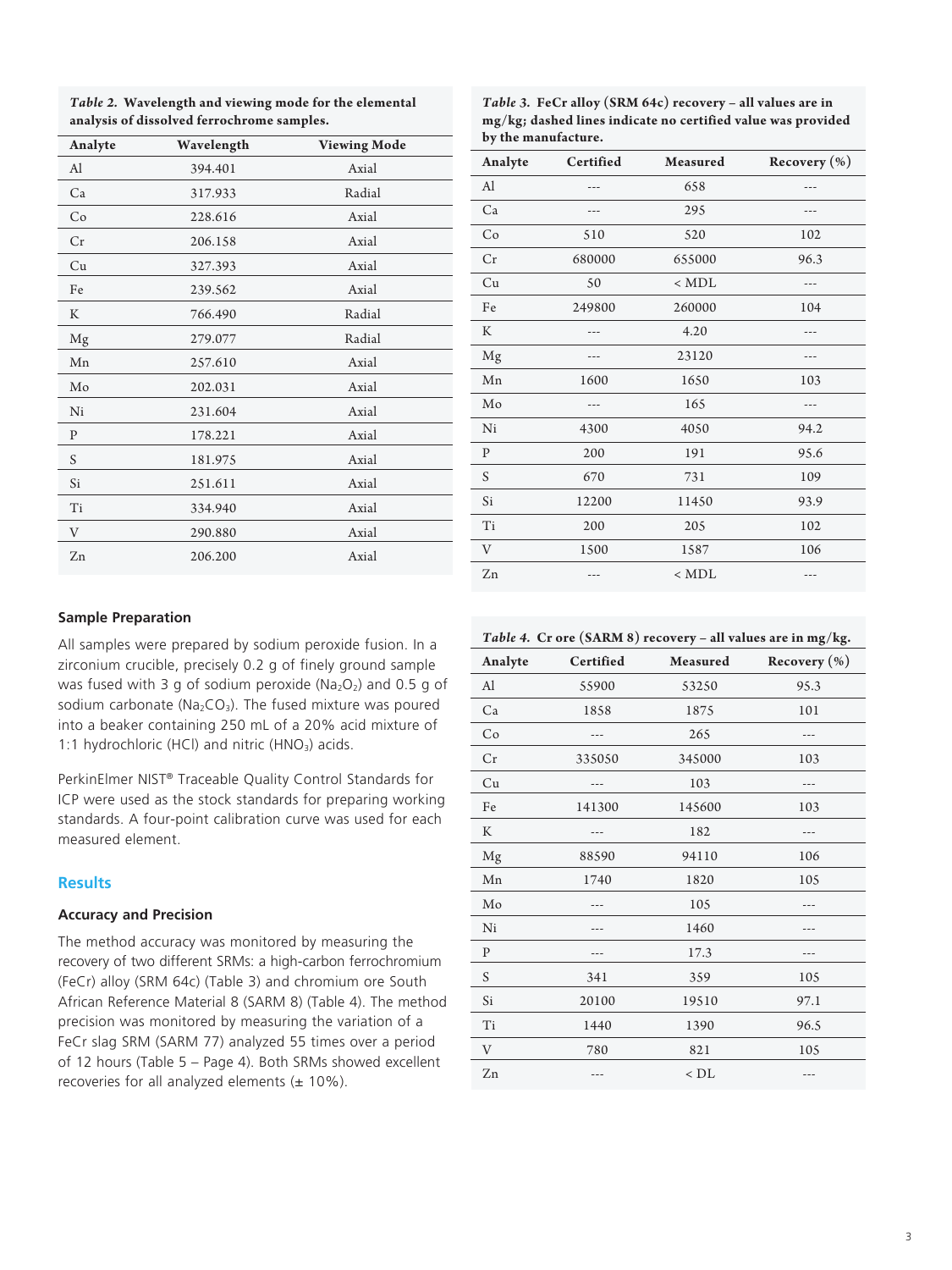*Table 5.* **Analysis of FeCr slag (SARM 77) over 12 hours (n=55) – all values are in mg/kg.** 

| Analyte       | Certified | Average<br>Measured | <b>SD</b> | <b>RSD</b><br>( %) | Recovery<br>( %) |
|---------------|-----------|---------------------|-----------|--------------------|------------------|
| $\mathbf{Al}$ | 145540    | 149800              | 1283      | 0.86               | 103              |
| Ca            | 26015     | 24440               | 319       | 1.3                | 93.9             |
| Co            |           | 79.4                | 1.9       | 2.4                |                  |
| Cr            | 85530     | 93370               | 442       | 0.47               | 109              |
| Cu            | ---       | 125                 | 8.6       | 6.9                | ---              |
| Fe            | 53100     | 52210               | 2049      | 3.9                | 98.3             |
| K             |           | 1060                | 14        | 1.3                |                  |
| Mg            | 138640    | 143800              | 1200      | 0.83               | 104              |
| Mn            |           | 1474                | 24        | 1.6                |                  |
| Mo            |           | 73.1                | 6.0       | 8.2                |                  |
| Ni            |           | 303                 | 16        | 5.1                |                  |
| P             |           | $<$ MDL             | $- - -$   | ---                |                  |
| S             | ---       | 2736                | 95        | 3.5                |                  |
| Si            | 125410    | 128000              | 2008      | 1.6                | 102              |
| Ti            |           | 3201                | 22        | 0.69               |                  |
| V             | $- - -$   | 536                 | 6.5       | 1.2                | ---              |
| Zn            |           | $<$ MDL             | ---       | ---                | ---              |

#### **Stability**

The instrument stability was assessed by plotting the recovery of SARM 77 as a CCV versus time for more than 12 hours (Figure 3). There was little change in concentration (< 4%) for all elements measured. The excellent instrument stability allows laboratories to confidently run samples without the need for time consuming recalibration or optimization.



*Figure 3*. Instrument stability showing the % recovery of CCV (FeCr slag) over time.  $R =$  radial viewing.

#### **Method Detection Limits**

The method detection limits (MDLs) were calculated based on ten replicate measurements of the matrix blank. The MDL was calculated by multiplying the standard deviation of the ten replicate measurements by three (Table 6). The low-flow plasma was able to achieve MDLs less than or within a reasonable range of the traditional plasma flow rate. This would suggest that the lower Ar flow and hence lower cost of ownership can be achieved without sacrificing performance.

|  | Table 6. Method detection limits for low argon plasma gas |  |
|--|-----------------------------------------------------------|--|
|  | flow. All values are in the calibration units of $mg/L$ . |  |

| Analyte     | <b>MDL</b> |  |
|-------------|------------|--|
| AI          | 0.0055     |  |
| Ca (Radial) | 0.045      |  |
| Co          | 0.0015     |  |
| Cr          | 0.0034     |  |
| Cu          | 0.0019     |  |
| Fe          | 0.018      |  |
| K (Radial)  | 0.17       |  |
| Mg (Radial) | 0.037      |  |
| Mn          | 0.0010     |  |
| Mo          | 0.0019     |  |
| Ni          | 0.0022     |  |
| P           | 0.017      |  |
| S           | 0.0036     |  |
| Si          | 0.029      |  |
| Ti          | 0.0008     |  |
| $\rm V$     | 0.0015     |  |
| Zn          | 0.0012     |  |

### **Conclusions**

The Optima 8300 spectrometer demonstrated its ability to run heavy matrix samples using 44% less argon than typical ICP-OES systems while maintaining superior performance. By incorporating Flat Plate™ technology, a robust matrixtolerant plasma was generated and fusion samples were run successfully with only 10 L/min argon plasma gas flow. The Optima 8300 system maintained remarkable accuracy and precision throughout the 12-hour testing period, demonstrating excellent calibration stability. The method detection limits, when analyzing at a low plasma argon flow, were comparable to higher traditional argon flow ICP-OES systems.